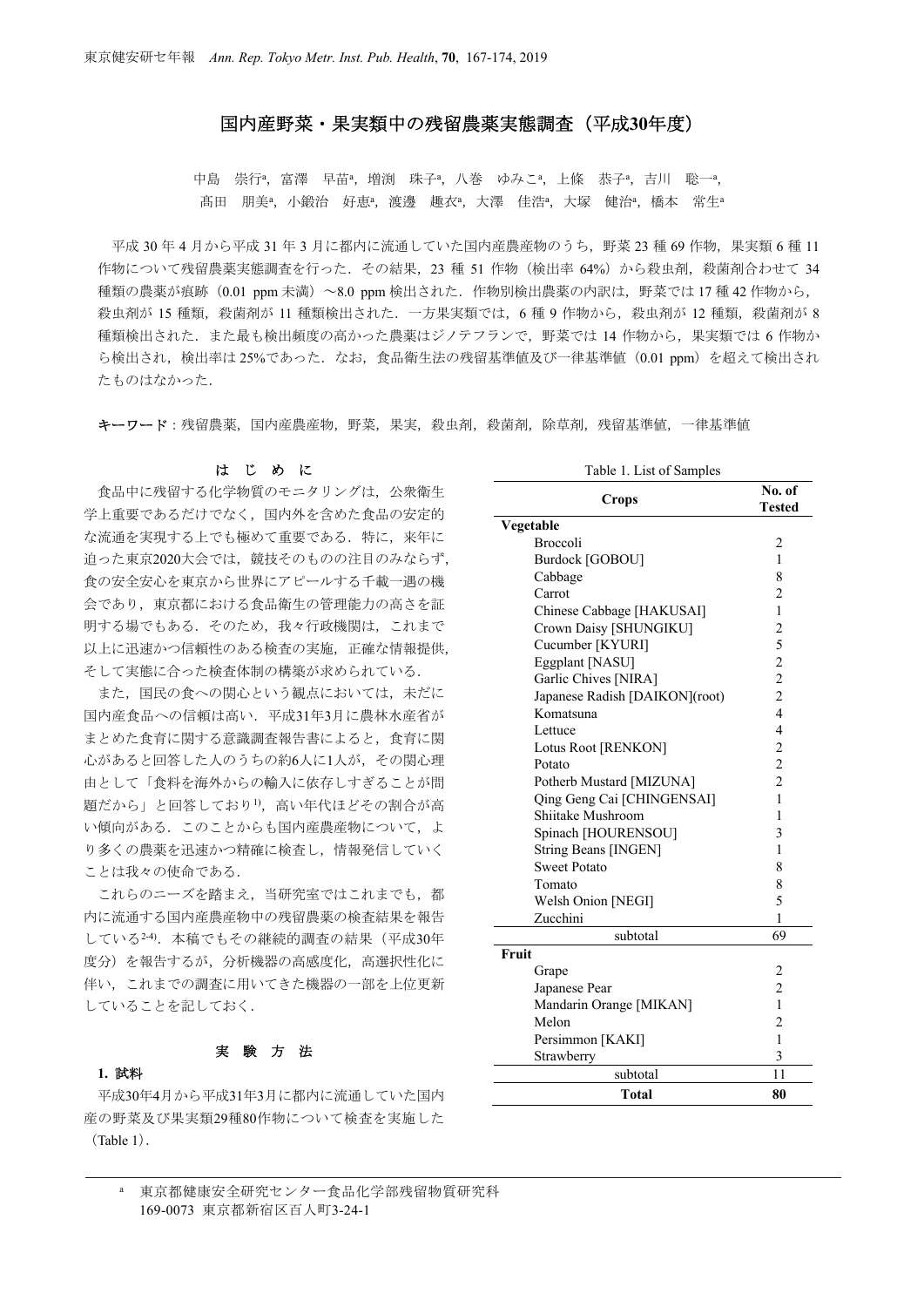Table 2. List of Surveyed Pesticides<sup>1)</sup>

**The pesticide inspection item (72) 2) [Insecticide] acephate, acetamiprid, aminocarb, bendiocarb, buprofezin, carbaryl (NAC), chlorfenvinphos (CVP-***E and -Z***), chlorpyrifos, clothianidin, diazinon, dimethoate, dinotefuran, EPN, ethion, ethoprophos (mocap), fenobucarb (BPMC), fenoxycarb, imidacloprid, isocarbophos, isoprocarb (MIPC), isoxathion, malathion, methamidophos, methidathion (DMTP), methiocarb, methomyl, oxamyl, pirimicarb, pirimiphos-methyl, profenofos, propoxur (PHC), pyridaben, pyriproxyfen, quinalphos, tebufenpyrad, thiacloprid, thiamethoxam, thiodicarb, triazophos [Fungicide] azoxystrobin, benalaxyl, bitertanol, boscalid, cyproconazole, diethofencarb, difenoconazole, edifenphos (EDDP), fenbuconazole, flusilazole, flutolanil, flutriafol, hexaconazole, isoprothiolane, kresoxim-methyl, mefenoxam, mepronil, metalaxyl, myclobutanil, oxadixyl, propiconazole, pyraclostrobin, pyrimethanil, tebuconazole, triadimenol, tetraconazole, triadimefon [Herbicide] chlorpropham (CIPC), piperophos, prometryn, simazine [Plant growth regulator] paclobutrazole [Insecticide synergist] piperonyl butoxide**  The pesticide surveillance item (226) [Insecticide] acrinathrin, aldicarb, aldoxycarb (aldicarb sulfone), aldrin, allethrin, azinphos-ethyl, azinphos-methyl, BHC (HCH) (*α-, β-, γ-* and *δ-*), bifenthrin, bromophos, bromophos-ethyl, bromopropylate, cadusafos, carbofuran, chlordane (*cis*- and *trans*-), chlorfenapyr, chlorfenson, chloropropylate, chlorpyrifos-methyl, chlorpyrifos-oxon, cyanofenphos (CYP), cyanophos (CYAP), cyfluthrin, cyhalothrin, cypermethrin, deltamethrin, demeton-*O*, demeton-*S*, demeton-*S*-methyl, demeton-*S*-methyl sulfone, dialifos (dialifor), DDT *(p,p'*-DDD, *p,p'*-DDE and *o,p'*-, *p,p'*-DDT), *o,p'*-DDD, *o,p'*-DDE, dicofol, dichlofenthion (ECP), dichlorvos (DDVP), dieldrin, dimethylvinphos (-*E* and -*Z*), dioxabenzofos (salithion), dioxathion, disulfoton (ethylthiometon), disulfoton-sulfone, disulfoton-sulfoxide, endosulfan (-I, -II), endosulfan sulfate, endrin, EPBP, EPN-oxon, etoxazole, etrimfos, fenamiphos, fenchlorphos, fenitrothion (MEP), fenothiocarb, fenpropathrin, fenthion (MPP), fenthion-oxon sulfone (MPP-oxon sulfone), fenthion-oxon sulfoxide (MPP-oxon sulfoxide), fenthion-sulfone (MPP-sulfone), fenthion-sulfoxide (MPP-sulfoxide), fenvalerate, fipronil, flonicamid, fluacrypyrim, flucythrinate, fluvalinate, fonofos, formothion, fosthiazate, halfenprox, hexythiazox, heptachlor, heptachlor-epoxide, heptenophos, indoxacarb, isazofos, isofenphos, leptophos, malaoxon, mecarbam, methacrifos, methoxychlor, methoxyfenozide, metolcarb (MTMC), mevinphos (phosdrin), monocrotophos, naled (BRP), nitenpyram, nitenpyram metabolite (CPF), omethoate, oxydeprofos (ESP), oxydeprofos-sulfone (ESP-sulfone), parathion, parathion-methyl, permethrin, phenthoate (PAP), phorate, phosalone, phosfolan, phosmet (PMP), phosphamidon, propaphos, propaphos-sulfone, prothiofos, prothiofos-oxon, pyraclofos, pyridalyl, pyridaphenthion, pyrimidifen, silafluofen, sulfotep, tebufenozide, tefluthrin, terbufos, tetrachlorvinphos (CVMP), tetradifon, thiacloprid amide, thiometon, tralomethrin, trichlorfon (DEP), vamidothion, vamidothion-sulfone, XMC, xylylcarb (MPMC) [Fungicide] azaconazole, captafol, captan, chloroneb, chlorothalonil (TPN), cyprodinil, dichlofluanid, diclobutrazol, dicloran (CNA), diniconazole, epoxiconazole, fenamidone, fenarimol, fenbuconazole, fenoxanil, fluazinam, fludioxonil, folpet, imazalil (IMZ), iprodione, iprodione metabolite, iprobenfos (IBP), nitrothal-isopropyl, *o*-phenylphenol (OPP), penconazole, penthiopyrad, phthalide, prochloraz, prochloraz metabolite (2,4,6-trichlorophenol), procymidone, pyrifenox, quinoxyfen, quintozene (PCNB), tecnazene, thiabendazole (TBZ), thifluzamide, tolclofos-methyl, tolylfluanid, trifloxystrobin, triflumizole, triflumizole metabolite, vinclozolin [Herbicide] acetochlor, alachlor, atrazine, benfluralin, benoxacor, bifenox, bromacil, bromobutide, butachlor, butafenacil, butamifos, cafenstrole, carfentrazone-ethyl, chlormethoxynil (chlomethoxyfen), chlornitrofen (CNP), chlorthal-dimethyl, clodinafop-propargyl, clomeprop, cloquintocet-mexyl, cyanazine, cyhalofop-butyl, dichlobenil, diclofop-methyl, diflufenican, dimethenamid, dithiopyr, esprocarb, ethalfluralin, flamprop-methyl, flumiclorac-pentyl, flumiclorac-pentyl, flumioxazin, lactofen, mefenacet, mefenpyr diethyl, metolachlor, metribuzin, naproanilide, norflurazon, oxadiazon, oxyfluorfen, pendimethalin, picolinafen, pretilachlor, propachlor, propanil, propazine, propyzamide, pyraflufen-ethyl, terbacil, terbuthylazine, thenylchlor, thiazopyr, thiobencarb, tri-allate, quinoclamine, trifluralin [Bactericide] nitrapyrin [Plant growth regulator] dimethipin

1) Includes metabolites

Total 298 kinds

2) Values in parentheses are indicated the number of pesticides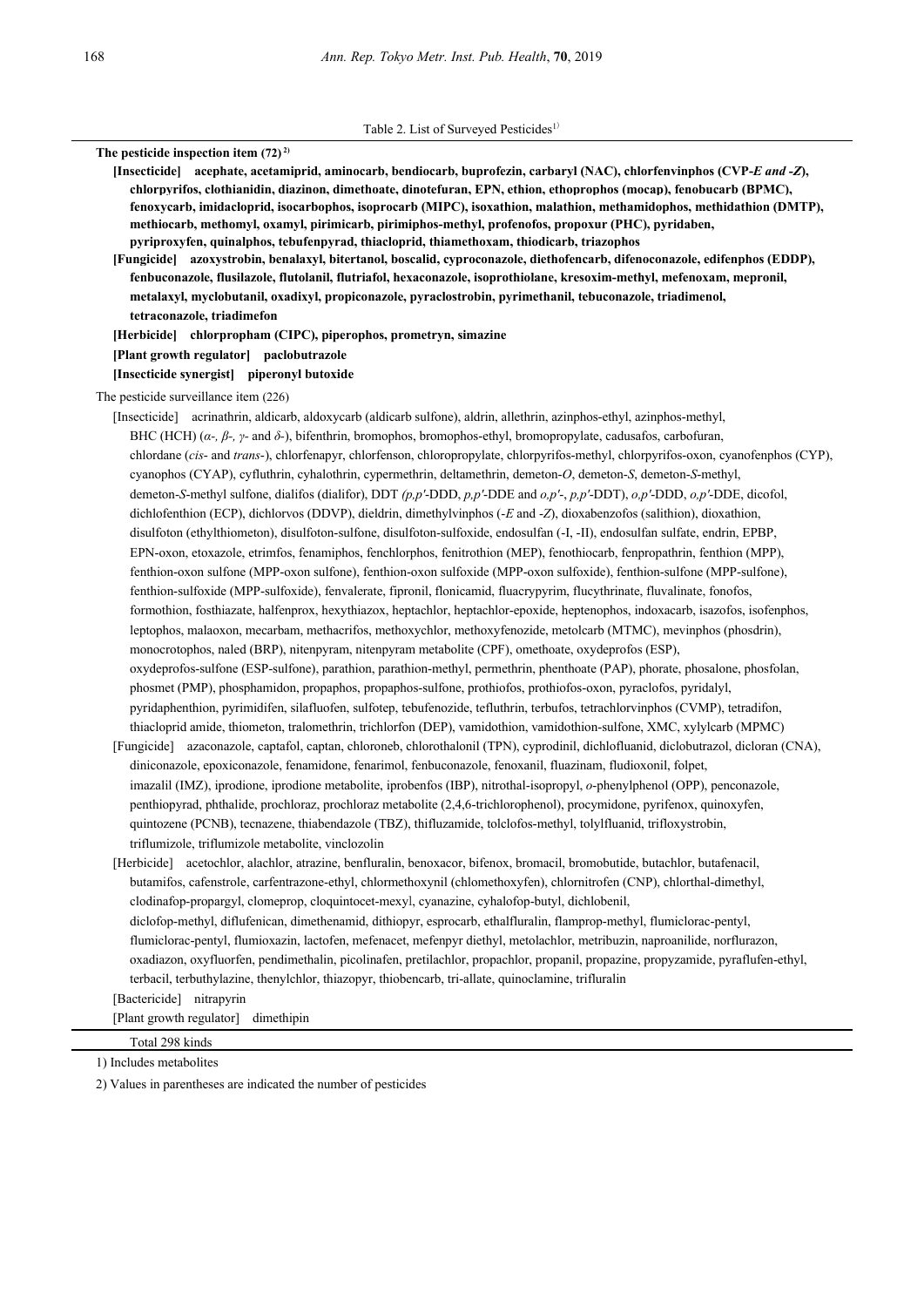なお,残留農薬基準値への適否判断の対象となる部位は作 物の種類によって異なるが,本調査ではより広範囲に残留 農薬の実態を把握することを目的として,一部の果実類で は残留農薬基準値の適否判断とならない部位も調査対象と した. これらについては、可能な限り多くの試料量を集め 均質化した上で,分析に供した.

#### **2.** 調査対象農薬

行政からの依頼による検査項目72項目 (殺虫剤39剤, 殺 菌剤27剤,除草剤4剤,植物成長促進剤1剤,共力剤1剤), 農薬の残留実態を監視しているサーベイランス項目226農 薬(殺虫剤125剤,殺菌剤42剤,除草剤57剤,抗菌剤1剤, 植物成長促進剤1剤)及びこれらの代謝物,計298種類(異 性体を含む)を対象とした(Table 2).

#### **3.** 装置

### **1)** ガスクロマトグラフ

(株)島津製作所製 GC-2010 (GC/FPD).

## **2)** ガスクロマトグラフ質量分析計

Agilent社製 7010B system (GC/MS/MS), 5973 system (GC/MS),5975C system (GC/MS) 及び(株)島津製作所 製 GCMS-QP2010Plus system (GC/MS).

# **3)** 液体クロマトグラフ質量分析計

Waters社製 Xevo TQ-S micro System (LC/MS/MS) 及び Xevo QTof system (LC/Tof/MS). SCIEX社製 Q TRAP 5500 System (LC/MS/MS) 及びTriple Quad 5500 System (LC/MS/MS).

## **4.** 分析方法

農産物中残留農薬の迅速試験法5等を用いた. 定量限界 は0.01 ppmで、定量限界値未満で農薬の存在を確認できた ものを痕跡 (Tr) とした.

#### 結果及び考察

 国内産農産物(野菜23種69作物,果実類6種11作物)に ついて残留農薬実態調査を行った.その結果,野菜では17 種42作物から26種類の農薬がTr~8.0 ppm(検出率61%), 果実類では6種9作物から20種類の農薬が0.01 ppm~0.36 ppm (検出率82%)検出された. また最も検出頻度の高か った農薬はジノテフランで,野菜では14作物から,果実類 では6作物から検出され,検出率は25%であった.いずれ も食品衛生法における最大残留基準値(MRL)及び一律 基準値(0.01 ppm)を超えるものはなかった.

## **1.** 野菜中の残留農薬

国内産野菜23種69作物のうち,何らかの農薬が検出され た作物について,検体数,陽性検体数,検査部位及びそれ ぞれについての検出農薬とその濃度についてTable 3に示し た.

検出した農薬の内訳は,殺虫剤が15種類(ジノテフラン,

アセタミプリド,イミダクロプリド等),殺菌剤が11種類 (アゾキシストロビン,プロシミドン,イプロジオン等) であり、検出率61%は過去2年度と比較してもほぼ同じで あった(平成29年度:55%,平成28年度:57%).最も高 濃度に残留していたにら中のクレソキシムメチル8.0 ppm についても, MRLの1/3以下であった.

作物別に見ると、キャベツでは8作物中5作物から、6種 類の農薬が検出されているものの,いずれも同じ農薬の検 出はなかった.このことは,プロシミドンがすべての陽性 検体から検出されていた2年度前の調査と傾向が異なって おり3). 使用農薬の分散化がうかがえる. また, 過去数年 度の国内産野菜・果実類の調査で検出が認められていなか ったフェンバレレートを0.06 ppm検出しており、今後も注 視してゆく必要がある.

きゅうりにおいては、検査を実施したいずれの5作物か らも殺虫剤5種類(アセタミプリド,ジノテフラン,クロ ルフェナピル,シペルメトリン,ニテンピラム),殺菌剤2 種類(イプロジオン,プロシミドン)がTr~0.37 ppmの農 薬が検出された.過去数年度の調査と比較すると,すべて の検体で何らかの農薬が検出される点,同じ作物から複数 の農薬が検出される点は変わらないものの,検出農薬の種 類、特に殺菌剤の種類は少なかった2-4) (平成29年度:5種 類,平成28年度:8種類,平成27年度:5種類).

にらは,いずれの2作物からも複数の農薬が検出され, 特に一方の検体からは5種類の農薬の残留が認められた. また,いずれの検体からもクレソキシムメチルとシペルメ トリンの両農薬が検出された. 葉菜類については、病害虫 への対策のため,作用機序の異なる複数の農薬を同時期に 使用し<sup>6</sup>),結果として複数農薬が残留する傾向があるため 今後も注意をする必要がある.

こまつなでは,4作物中3作物から,8種類の農薬が検出 されていた.昨年度の傾向と同様に,ネオニコチノイド系 農薬(アセタミプリド,イミダクロプリド,クロチアニジ ン,ジノテフラン,チアクロプリド,チアメトキサム,ニ テンピラムを指す)がいずれの検出検体からも認められて いたが,今年度はそれらに加えてシペルメトリンやテフル トリン,クロルフェナピルやイプロジオンなども検出して おり,多様な農薬を使用していたことがうかがえる.

れんこんでは、昨年度に引き続きジスルホトン (エチル チオメトン)の代謝物であるジスルホトンスルホキシドが 0.02 ppm検出された. 昨年度の調査の通り<sup>4)</sup>土壌残留由来 だと考えられ,今後も注目してゆく必要がある.

トマトにおいては,8検体中5検体から,Tr~0.18 ppmの 農薬が検出され例年通り高い検出率であった. 今年度は, 過去3年度検出されていた農薬に加え,アセタミプリド, ミクロブタニル及びイプロジオンが検出されているのが特 徴的であった.

### **2.** 果実類中の残留農薬

国内産果実類6種11作物のうち,いずれかの農薬が検出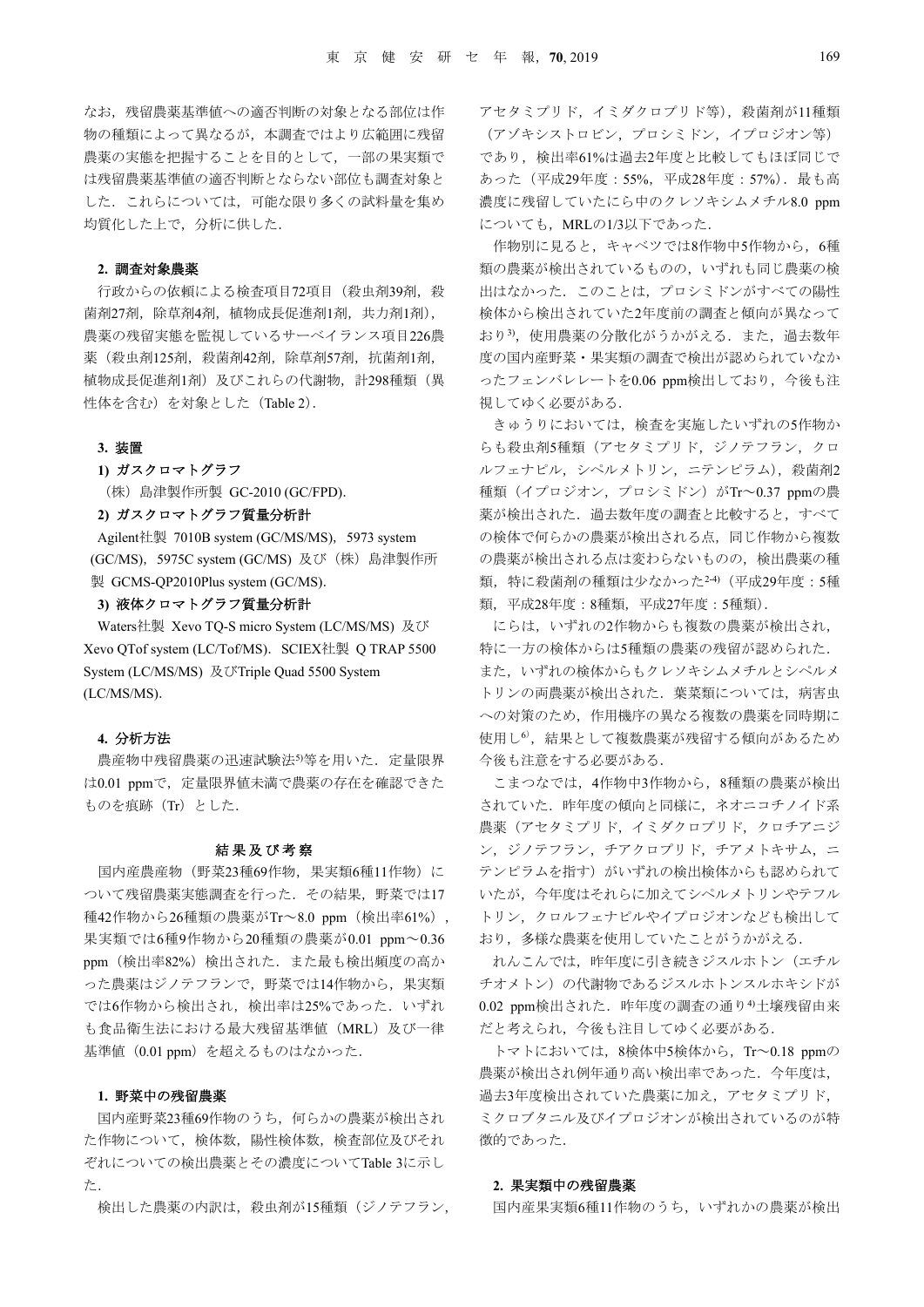Table 3. Pesticide Residues Detected in Domestic Vegetables<sup>1)</sup>

| Crop            | No. of<br><b>Samples</b> | No. of<br><b>Detected</b> | <b>Sample</b> | Part             | Pesticide (ppm)                                                                                                            |
|-----------------|--------------------------|---------------------------|---------------|------------------|----------------------------------------------------------------------------------------------------------------------------|
| Broccoli        | 2                        | $\mathbf{1}$              | A             | $(W)^{2}$        | azoxystrobin $Tr^{3}(5)^{4}$                                                                                               |
| Cabbage         | 8                        | 5                         | A             | (W)              | fenvalerate $0.06$ $(3.0)$                                                                                                 |
|                 |                          |                           | B             | (W)              | imidacloprid $Tr(0.5)$                                                                                                     |
|                 |                          |                           | ${\bf C}$     | (W)              | tolclofos-methyl 0.01 (2.0)<br>metalaxyl Tr $(0.5)$                                                                        |
|                 |                          |                           | D             | (W)              | procymidone Tr (0.5)                                                                                                       |
|                 |                          |                           | E             | (W)              | boscalid $0.01(5)$                                                                                                         |
| Carrot          | 2                        | $\mathbf{1}$              | A             | (W)              | procymidone $Tr(0.2)$                                                                                                      |
| Chinese Cabbage | 1                        | $\mathbf{1}$              | A             | (W)              | acetamiprid Tr $(0.5)$ , boscalid 0.03 $(40)$ ,<br>flonicamid $Tr(2)$                                                      |
| Crown Daisy     | 2                        | 2                         | A             | (W)              | azoxystrobin $0.02$ (30), dinotefuran $0.01$ (20), metalaxyl Tr (4)                                                        |
|                 |                          |                           | $\, {\bf B}$  | (W)              | dinotefuran $0.09(20)$ , kresoxim-methyl $0.01(20)$                                                                        |
| Cucumber        | 5                        | 5                         | A             | (W)              | dinotefuran $0.37(2)$ ,<br>cypermethrin Tr $(0.5)$ , procymidone Tr $(4)$                                                  |
|                 |                          |                           | B             | (W)              | chlorfenapyr Tr (0.5)                                                                                                      |
|                 |                          |                           | $\mathbf C$   | (W)              | iprodione $0.07^5$ (5.0), procymidone 0.08 (4)                                                                             |
|                 |                          |                           | ${\bf D}$     | (W)              | acetamiprid $0.08(2)$                                                                                                      |
|                 |                          |                           | E             | (W)              | dinotefuran $Tr(2)$                                                                                                        |
|                 |                          |                           |               |                  | nitenpyram 0.26 (2), procymidone 0.02 (4)                                                                                  |
| Eggplant        | 2                        | 2                         | A             | (W)              | dinotefuran $0.09(2)$ , thiamethoxam Tr $(0.7)$                                                                            |
|                 |                          |                           | B             | (W)              | dinotefuran $0.18(2)$ ,                                                                                                    |
|                 |                          |                           |               |                  | chlorfenapyr Tr (1)                                                                                                        |
| Garlic Chive    | 2                        | $\overline{c}$            | A             | (W)              | kresoxim-methyl $0.01$ (25),                                                                                               |
|                 |                          |                           |               |                  | cypermethrin $0.03(6.0)$<br>acetamiprid 0.15 (5), azoxystrobin 0.20 (70), dinotefuran 0.01 (10),                           |
|                 |                          |                           | B             | (W)              | kresoxim-methyl $8.0$ (25),<br>cypermethrin $0.25(6.0)$                                                                    |
|                 | 2                        | $\overline{c}$            |               |                  |                                                                                                                            |
| Japanese Radish |                          |                           | A<br>B        | $(R)^{6}$<br>(W) | dinotefuran $Tr(0.5)$<br>dinotefuran $Tr(0.5)$                                                                             |
|                 |                          |                           |               |                  |                                                                                                                            |
| Komatsuna       | 4                        | 3                         | A             | (W)              | acetamiprid $0.01(5)$ , metalaxyl Tr $(1)$<br>cypermethrin $0.25$ (5.0), tefluthrin Tr $(0.5)$                             |
|                 |                          |                           | B             | (W)              | dinotefuran $0.13$ (10),                                                                                                   |
|                 |                          |                           |               |                  | chlorfenapyr $0.17(5)$                                                                                                     |
|                 |                          |                           | $\mathbf C$   | (W)              | acetamiprid $Tr(5)$                                                                                                        |
|                 |                          |                           |               |                  | iprodione Tr $(5.0)$ , procymidone Tr $(0.01)^7$                                                                           |
| Lettuce         | $\overline{4}$           | 3                         | A             | (W)              | thiamethoxam $Tr(3)$                                                                                                       |
|                 |                          |                           | B             | (W)              | thiamethoxam $Tr(3)$                                                                                                       |
|                 |                          |                           | ${\bf C}$     | (W)              | azoxystrobin 0.02 (30), imidacloprid 0.27 (3)                                                                              |
| Lotus Root      | 2                        | 1                         | A             | (W)              | disulfoton-sulfoxide 0.02                                                                                                  |
| Potherb Mustard | 2                        | 2                         | A             | (W)              | acetamiprid $0.30(5)$ , dinotefuran $0.22(10)$ , imidacloprid $0.12(5)$                                                    |
|                 |                          |                           | $\, {\bf B}$  | (W)              | acetamiprid 0.43 (5)                                                                                                       |
| Qing Geng Cai   | $\mathbf{1}$             | $\mathbf{1}$              | A             | (W)              | acephate Tr $(5.0)$ , dinotefuran 0.06 $(10)$ , methamidophos 0.02 $(0.5)$<br>dieldrin Tr $(0.05)$ , tefluthrin Tr $(0.5)$ |
| Spinach         | 3                        | $\overline{c}$            | A             | (W)              | imidacloprid $0.05(15)$                                                                                                    |
|                 |                          |                           | $\, {\bf B}$  | (W)              | imidacloprid Tr (15)                                                                                                       |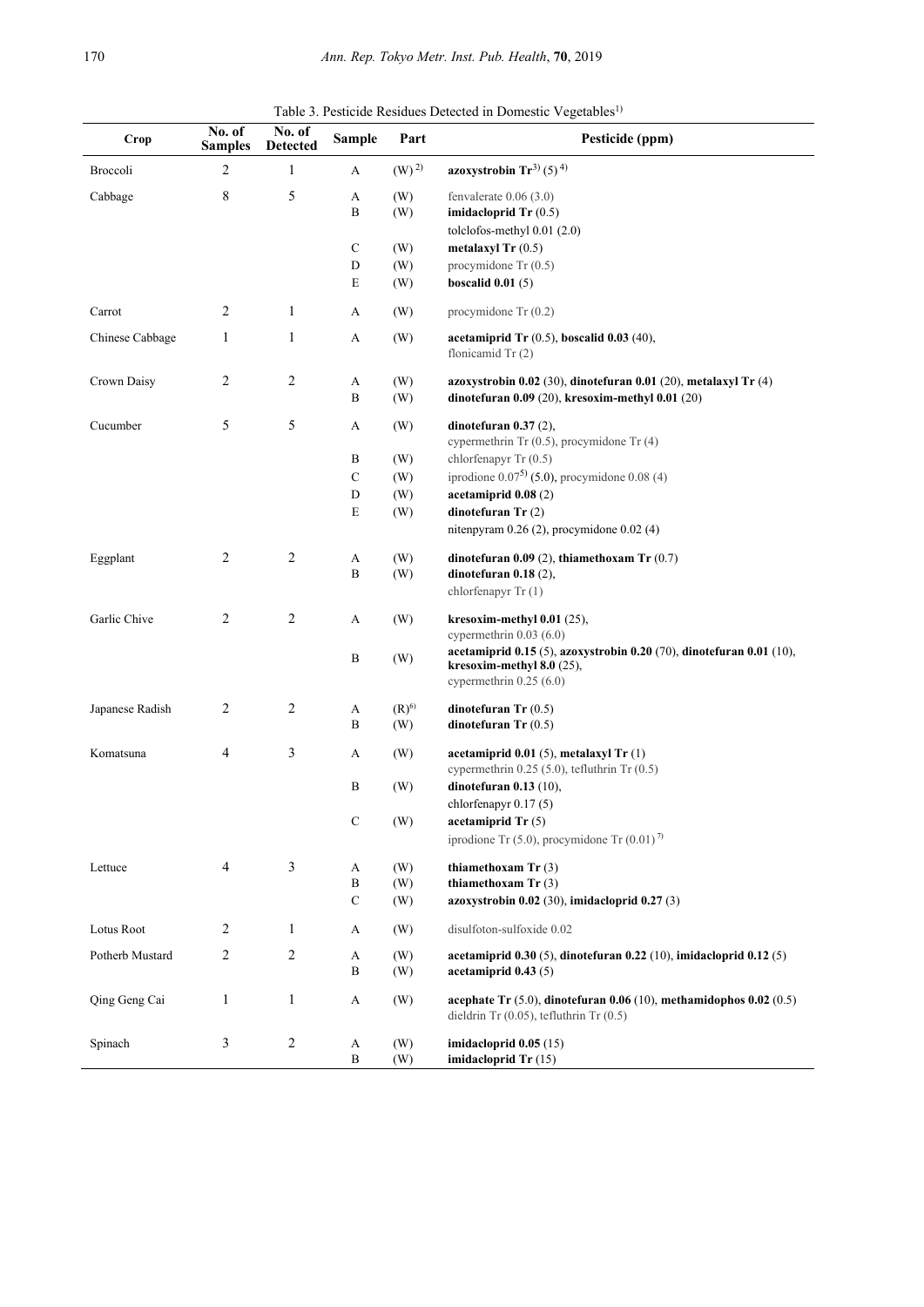Table 3. Pesticide Residues Detected in Domestic Vegetables (Continued)

| Crop        | No. of<br><b>Samples</b> | No. of<br><b>Detected</b> | <b>Sample</b> | Part | Pesticide (ppm)                                                                       |
|-------------|--------------------------|---------------------------|---------------|------|---------------------------------------------------------------------------------------|
| Tomato      | 8                        | 5                         | А             | (W)  | myclobutanil $0.02(2)$                                                                |
|             |                          |                           | B             | (W)  | acetamiprid $0.02$ (2), imidacloprid Tr (2),                                          |
|             |                          |                           |               |      | flonicamid $Tr(2)$                                                                    |
|             |                          |                           | $\mathbf C$   | (W)  | boscalid $Tr(5)$                                                                      |
|             |                          |                           |               |      | chlorfenapyr Tr $(1)$ , fludioxonil 0.18 $(5)$ , triflumizole 0.03 <sup>5</sup> $(2)$ |
|             |                          |                           | D             | (W)  | acetamiprid $0.03(2)$                                                                 |
|             |                          |                           |               |      | iprodione $Tr(5.0)$                                                                   |
|             |                          |                           | E             | (W)  | iprodione $0.09(5.0)$                                                                 |
| Welsh Onion | 5                        | 4                         | A             | (W)  | clothianidin Tr $(1)$ , dinotefuran 0.06 $(15)$ , thiamethoxam Tr $(2)$ ,             |
|             |                          |                           |               |      | tolclofos-methyl $Tr(2.0)$                                                            |
|             |                          |                           | B             | (W)  | azoxystrobin $0.03(10)$                                                               |
|             |                          |                           | $\mathsf{C}$  | (W)  | clothianidin $0.01$ (1), dinotefuran $0.02$ (15)                                      |
|             |                          |                           |               |      | flutolanil Tr $(1)$ , nitenpyram 0.02 $(2)$                                           |
|             |                          |                           | D             | (W)  | azoxystrobin $0.05(10)$                                                               |

1) The boldface shows the pesticide inspection item, the lightface shows the pesticide surveillance item.

2) Whole or unpeeled

3) Tr : below the quantitation limit (0.01 ppm)

4) Values in parenthese indicate the Maximum Redidue Limit (MRL) for pesticides in food as of March 31th, 2019 in Japan

5) include metabolite

6) Root

7) The Uniform Limit

された作物について,検体数,陽性検体数,検査部位及び それぞれについての検出農薬とその濃度をTable 4に示した.

検出した農薬の内訳は,殺虫剤が12種類(ジノテフラン, チアクロプリド,チアメトキサム等),殺菌剤が8種類(テ ブコナゾール,プロシミドン,ボスカリド等)であり,検 出率82%であった. 最も高濃度に残留していたメロン中の ジノテフラン0.26 ppmについては,MRLの1/4程度であっ た.

作物別に見ると,日本なしからは多くの種類の農薬が検 出され,かつ1検体から複数検出されており,例年通りの 傾向であった.検査部位(全果)と果肉のみの検出状況を 比較すると,ジノテフランにおいては全果と果肉に濃度差 は認められなかったものの,同じ構造を持つアセタミプリ ドやチアクロプリドには濃度差が認められた. これはそれ ぞれのオクタノール・水分配係数(log Pow)がジノテフ ランは-0.549,アセタミプリドは0.80,チアクロプリドは 1.26であり6),農薬の系統が同じでも親水/親油傾向が大 きく異なることが関連していると考えられる。しかし、こ れは調査件数が少ないため同一条件のもとで,継続的調査 を行う必要がある.

 メロンでは,検査を実施した検体のいずれからも複数の 農薬が検出され,平成29年度及び27年度の調査と同様の傾 向である(28年度は搬入実績なし).また,同一検体から 複数のネオニコチノイド系農薬が検出されるのも同様の傾 向であった.一方,過去数年には検出が認められなかった フェノブカルブ (BPMC) が検出されている点, 検査部位 ではないものの全果からシペルメトリン,メタラキシル及 びトリフルミゾール(代謝体のみの検出)が検出された点 が特徴的である.これらの中には,浸透移行性が高い農薬 が含まれる可能性もあり、次年度以降検査部位での検出と なり得ることから,特に注視する必要があると考えられる.

 いちごにおいては,過去数年度の国内産野菜・果実類の 調査で検出が認められていなかったテトラジホンが検出さ れた.テトラジホンは,ジフェニルスルホン骨格の殺ダニ 剤であり,殺成虫力はないものの殺卵力に優れた農薬とし て使用されている.一般的に,最も害虫として問題となる ハダニは年間の発生回数が10世代以上になるため薬剤に対 する抵抗性がつきやすい.そのため様々な種類の農薬を交 互に使用することになることから,今回のように過去に検 出実績のない農薬でも,今後もある一定の頻度で検出され ることが予想される.幅広く農薬をモニタリングしていく ことの重要性がうかがえる.

#### **3.** 検出農薬について

まず,今年度検出された農薬について,昨年度の国内産 野菜・果実類から検出された農薬と検出頻度という観点で 比較する(昨年度の検出率を<>内に示す). 検出率が増 加した主な農薬はアゾキシストロビン(7.5% <2.9%>), クレソキシムメチル(5.0%<1.4%>),クロルフェナピル  $(6.3\% < 2.3\%)$ , ジノテフラン  $(30.0\% < 18.6\%)$ ), チ アクロプリド(3.8%<0%>)であった.一方,検出率が 減少した農薬はクロチアニジン(2.5%<11.4%>),フロ ニカミド (3.8%<8.6%>)などであった. 特にジノテフ ランについては,ここ数年検出率が増加しており,今年度 の調査でも最多の検出率であった点、浸透移行性や殺虫活 性が高く作物への薬害も少ないの点から、今後も同様に高 検出率が続くことが予想される.さらに,EUで一部のネ オニコチノイド系農薬の使用が規制されているものの,ジ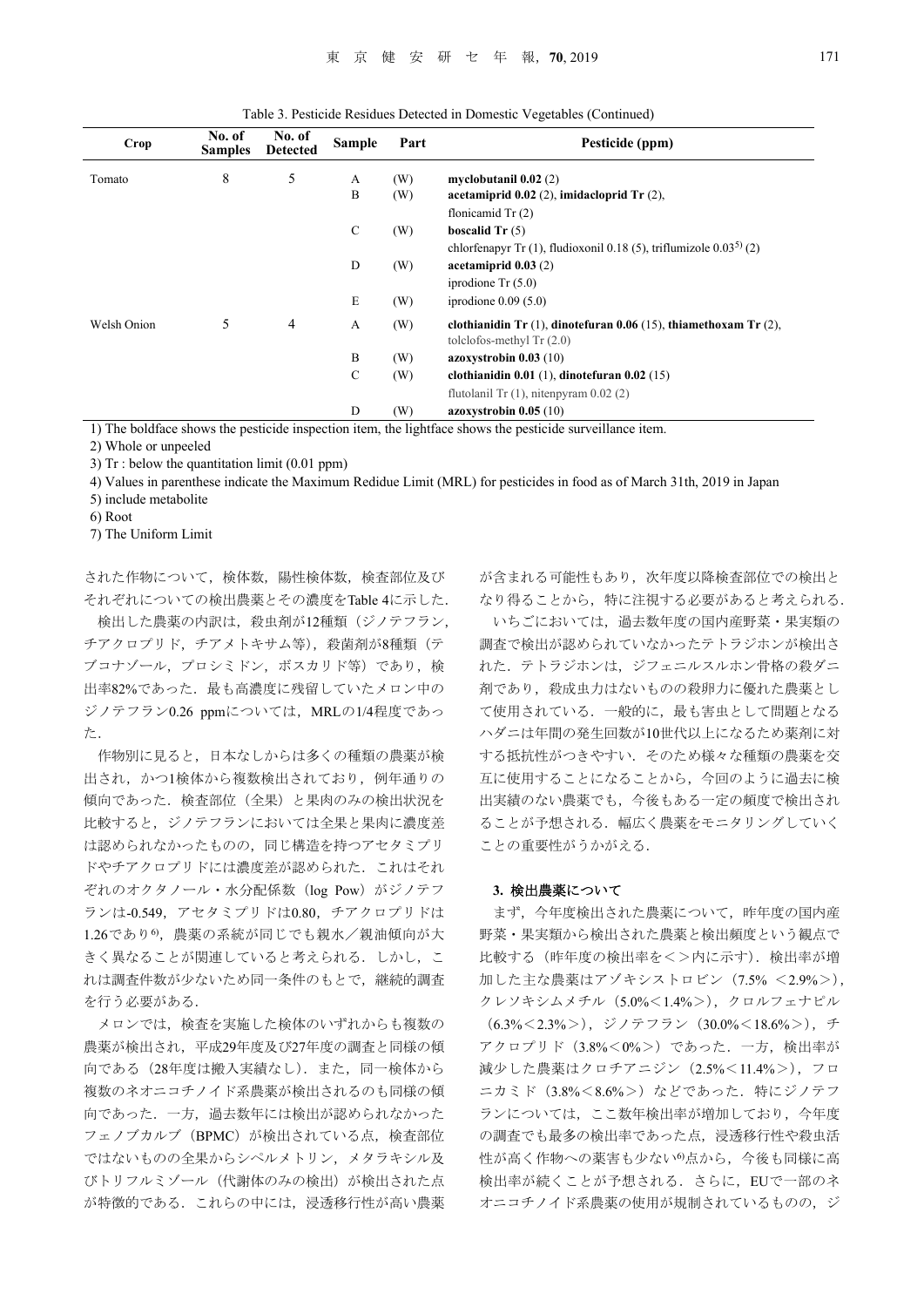|  |  |  | Table 4. Pesticide Residues Detected in Domestic Fruits <sup>1)</sup> |  |  |
|--|--|--|-----------------------------------------------------------------------|--|--|
|--|--|--|-----------------------------------------------------------------------|--|--|

| <b>Crop</b>     | No. of<br><b>Samples</b> | No. of<br><b>Detected</b> | Sample       | Part       | Pesticide (ppm)                                                                                                                                                                         |
|-----------------|--------------------------|---------------------------|--------------|------------|-----------------------------------------------------------------------------------------------------------------------------------------------------------------------------------------|
| Grape           | $\overline{c}$           | 1                         | A            | $(W)^{2)}$ | fenbuconazole $0.02$ (3) <sup>3)</sup> , tebuconazole $0.03$ (10)                                                                                                                       |
| Japanese Pear   | 2                        | $\overline{c}$            | A            | (W)        | acetamiprid $0.12$ (2), boscalid $0.04$ (3),<br>buprofezin Tr <sup>4)</sup> (6), dinotefuran 0.02 (1),<br>pyraclostrobin $0.02$ (0.7), thiacloprid $0.08$ (2)<br>chlorfenapyr $0.03(1)$ |
|                 |                          |                           |              | $(F)^{5}$  | acetamiprid 0.05, dinotefuran 0.02                                                                                                                                                      |
|                 |                          |                           | B            | (W)        | dinotefuran $Tr(1)$ , kresoxim-methyl 0.02 (5)                                                                                                                                          |
|                 |                          |                           |              | (F)        | dinotefuran Tr                                                                                                                                                                          |
| Mandarin Orange | 1                        | 1                         | A            | (F)        | dinotefuran $0.06(2)$ , thiamethoxam Tr $(0.3)$                                                                                                                                         |
| Melon           | $\overline{2}$           | $\overline{c}$            | A            | (F)<br>(W) | dinotefuran $Tr(1)$ , thiacloprid $Tr(1)$<br>dinotefuran 0.01, metalaxyl Tr $(0.7)$ <sup>6</sup> , thiacloprid 0.02                                                                     |
|                 |                          |                           | B            | (F)        | <b>BPMC</b> Tr $(0.3)$ , dinotefuran 0.26 $(1)$ ,<br>imidacloprid $0.03$ (0.2), thiamethoxam Tr (0.3)                                                                                   |
|                 |                          |                           |              | (W)        | procymidone $0.05(0.5)$<br>BPMC 0.09, cypermethrin 0.02 (2.0) <sup>6)</sup> , dinotefuran 0.36,                                                                                         |
|                 |                          |                           |              |            | imidacloprid 0.05, procymidone 0.16                                                                                                                                                     |
|                 |                          |                           |              |            | thiamethoxam Tr, triflumizole $Tr^{7}(0.3)^{6}$                                                                                                                                         |
| Persimmon       | 1                        | 1                         | $\mathbf{A}$ | (W)<br>(F) | dinotefuran $Tr(2)$ , tebuconazole 0.05 $(1)$<br>tebuconazole Tr.                                                                                                                       |
| Strawberry      | 3                        | 2                         | A<br>B       | (W)<br>(W) | tetradifon $0.15(1)$<br>flonicamid $0.02(2)$                                                                                                                                            |

1) The boldface shows the pesticide inspection item, the lightface shows the pesticide surveillance item.

2) Whole or unpeeled

3) Values in parenthese indicate the Maximum Redidue Limit (MRL) for pesticides in food as of March31th, 2019 in Japan

4) Tr : below the quantitation limit (0.01 ppm)

5) Flesh

6) MRL is not applied to this part

7) as metabolite

ノテフランはこれに該当していないことから,国内産に限 らずに注視していきたい農薬の一つである.

 次に,検出した作物と農薬の組合せという点から,今年 度の国内産農作物と昨年度の輸入農産物と比較する. 両者 に共通する作物はブロッコリー,にんじん,ほうれんそう, トマト,ネギ類,ぶどう,メロン,いちごであったが7,8), ほうれんそうのイミダクロプリド,トマトのアセタミプリ ド,ぶどうのテブコナゾール,メロンのイミダクロプリド が両者から検出されている.気候や風土,当該農薬の流通 や登録の有無により条件が異なるなか,この作物と農薬の 組合せについては広く浸透していると考えられ,今後も一 定の検出率を示すものと考えられる.国内産農作物のみな らず注視していくべき組合せである.

### まとめ

平成30年4月から平成31年3月に都内に流通していた国内 産農産物のうち,野菜23種69作物,果実類6種11作物につ いて残留農薬実態調査を行った結果,野菜では17種42作物 から26種類の農薬がTr~8.0 ppm(検出率61%),果実類 では6種9作物から20種類の農薬が0.01 ppm~0.36 ppm(検 出率82%)検出された.

最大残留基準値及び一律基準値(0.01 ppm)を超えて検

出されたものはなく,食品衛生法に違反するものはなかっ た.

本調査は東京都福祉保健局健康安全部食品監視課,当セ ンター広域監視部食品監視第一課及び第二課と協力して行 ったものである.

### 文

1) 農林水産省:食育に関する意識調査報告書(平成31年 3月),

http://www.maff.go.jp/j/syokuiku/ishiki/h31/pdf\_index.ht ml

 (2019年8月1日現在,なお本URLは変更または抹消 の可能性がある).

- 2) 大塚健治, 富澤早苗, 増渕珠子, 他: 東京健安研セ年 報,**67**,223-229,2016.
- 3) 上條恭子,大塚健治,富澤早苗,他:東京健安研セ年 報,**68**,205-212,2017.
- 4) 増渕珠子,富澤早苗,上條恭子,他:東京健安研セ年 報,**69**,191-196,2018.
- 5) 岩越景子,田村康宏,大塚健治,他:食衛誌,**55**, 254-260,2014.
- 6) 日本植物防疫協会:農薬ハンドブック,2016年版,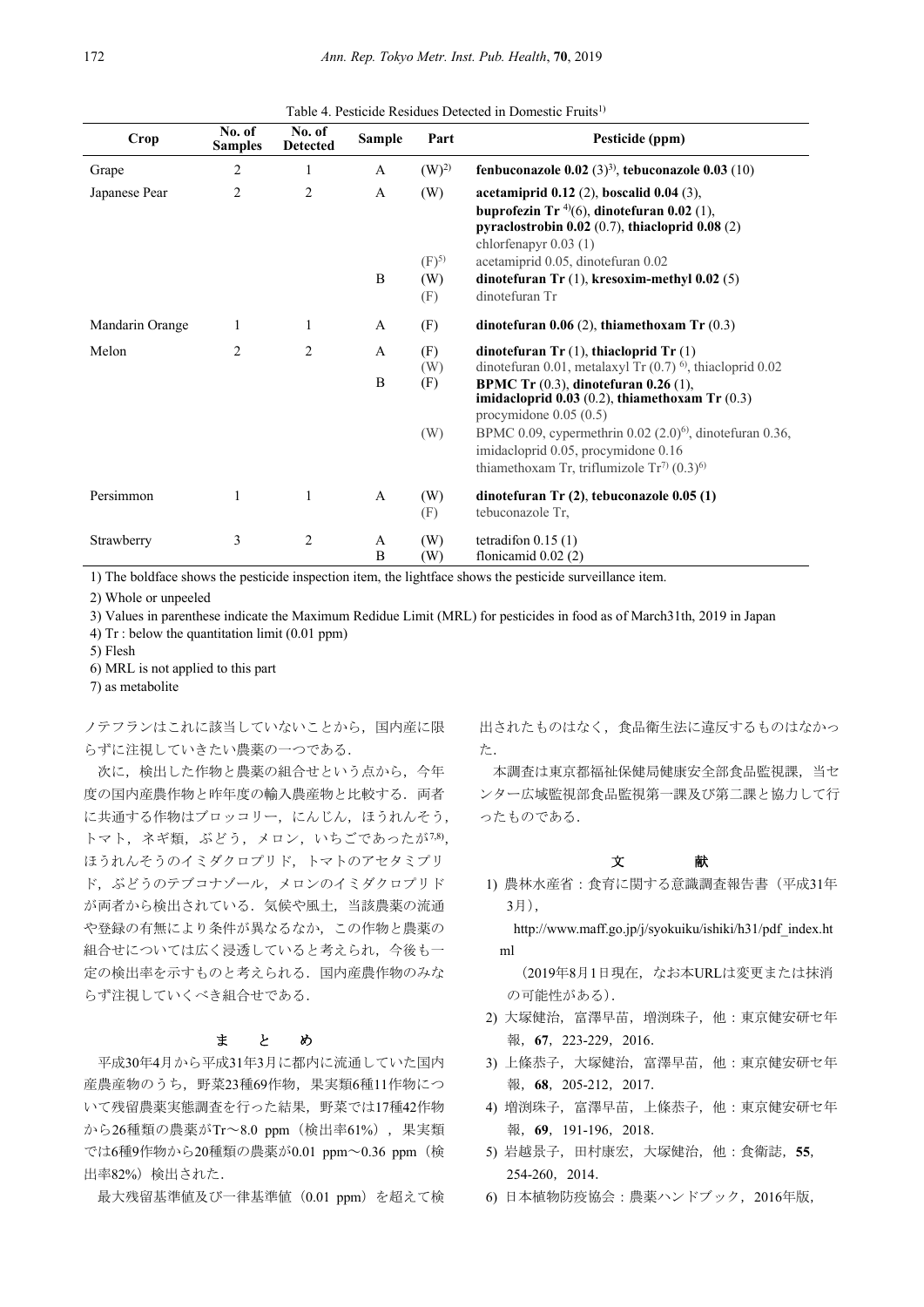2016,一般社団法人日本植物防疫協会,東京.

- 7) 富澤早苗,増渕珠子,上條恭子,他:東京健安研セ年 報,**69**,171-180,2018.
- 8) 渡邊趣衣,富澤早苗,増渕珠子,他:東京健安研セ年 報,**69**,181-189,2018.